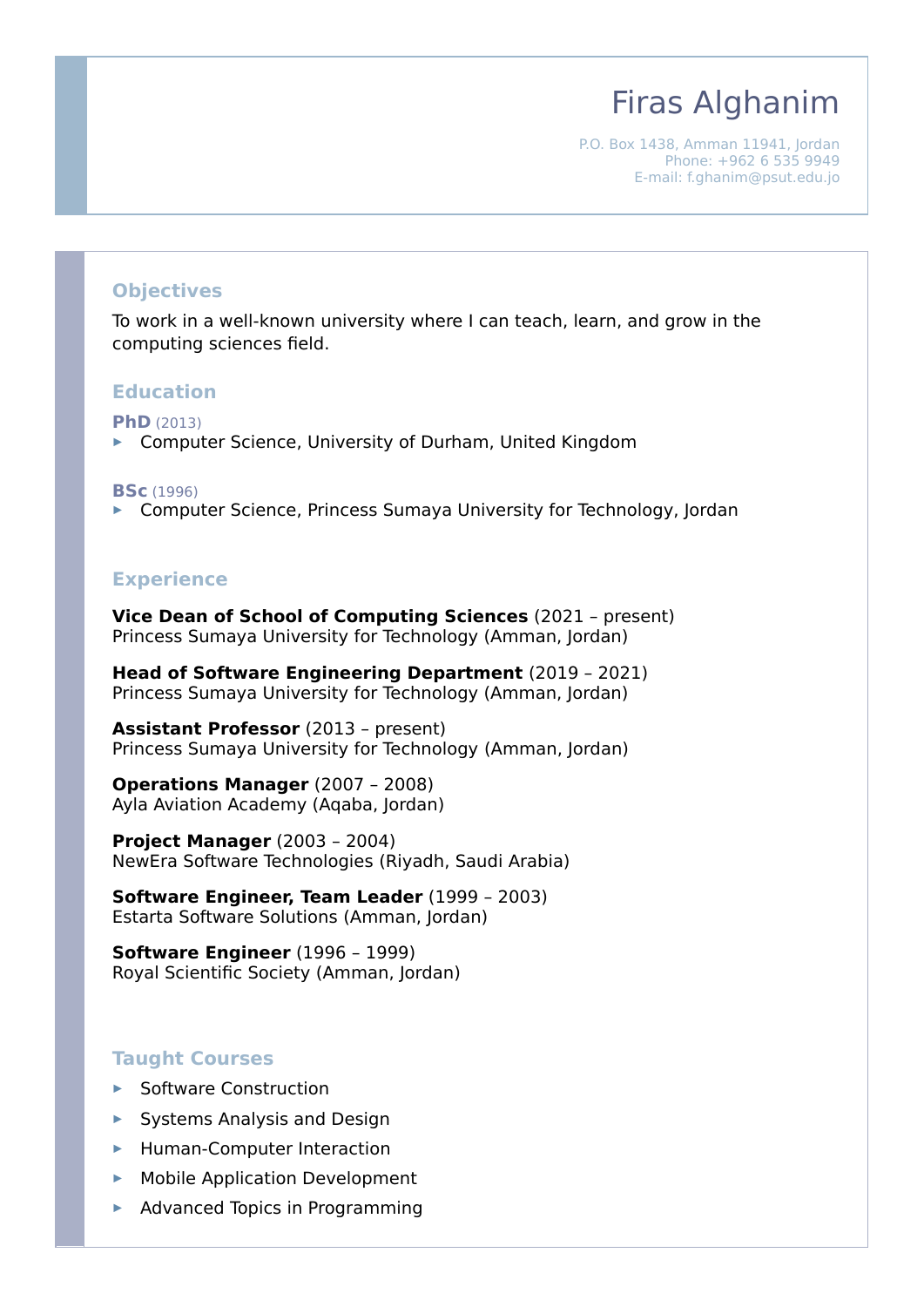- Introduction to Software Engineering
- **Introduction to Computer Science**
- ▶ Computer Skills
- ▶ Web Development for Business
- ▶ Visual Programming for Business

## **Publications**

- ► Haya Almanaseer, Hana Almanaseer, Malek Qasaimeh, Firas Alghanim, Status Update on Phishing Emails Awareness: Jordanian Case, The 7th International Conference on Engineering & MIS, 2021
- Ashraf Ahmad, Yousef Abu Hour, Firas Alghanim, A Novel Model for Distributed Denial of Service Attack Analysis and Interactivity, Symmetry, 2021
- ► Mohammad Atrees, Ashraf Ahmad, Firas Alghanim, Ammar Odeh, Enhancing Detection of Common Malicious URLs Categories Using Boosting and Lexical Features, Intelligent Automation and Soft Computing, 2021
- Ammar Elhassan, Saleh M Abu-Soud, Firas Alghanim, Walid Salameh, ILA4: Overcoming missing values in machine learning data sets – An inductive learning approach, Journal of King Saud University-Computer and Information Sciences, 2021
- ▶ R. Malkawe, M. Qasaimeh, F. Alghanim, M. Ababneh, Toward an Early Assessment for Ransomware Attack Vulnerabilities, International Conference on Data Science, E-learning and Information Systems, Dubai, UAE, 2019
- ► L. Issa, F. Alghanim, N. Obeid, Computational Creativity: The Design of a Creative Computer Program, The 10th International Conference on Information and Communication Systems, (ICICS'19), 2019
- A. Atiyah, S. Jusoh, F. Alghanim, Evaluation of the Naturalness of Chatbot Applications, Jordan International Joint Conference on Electrical Engineering and Information Technology (JEEIT'19), 2019
- ▶ Lana Issa, Firas Alghanim, Nadim Obeid, Analysis of Food Pairing in Some Eastern Mediterranean Countries, The 8th International Conference On Computer Science and Information Technology, 2018
- ► F. Alghanim, Exploring the Effects of Users' Location on HCI Factors Using Multitouch Tabletops, International Journal of Advanced Studies in Computer Science and Engineering (IJASCSE), 2016